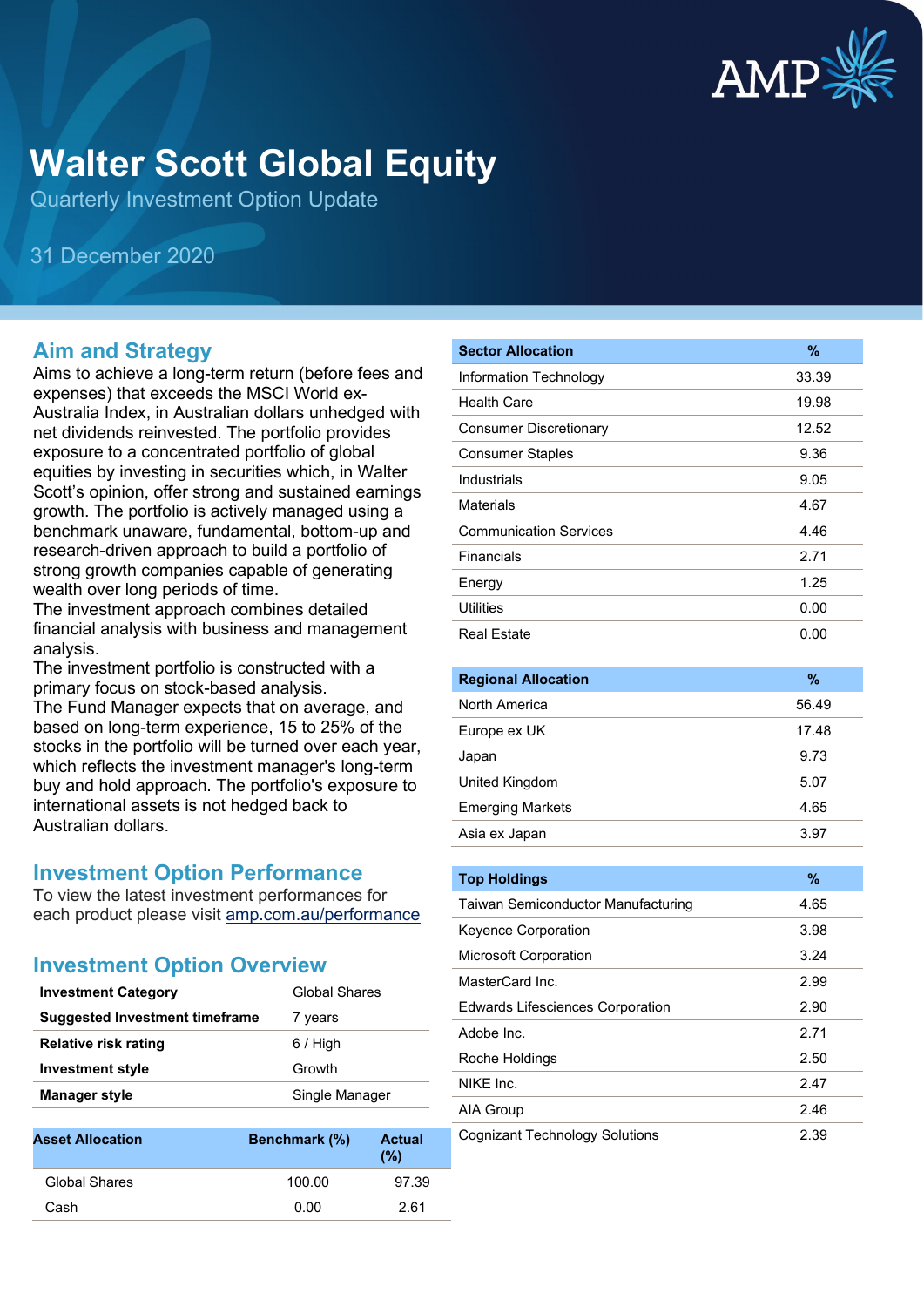### **Investment Option Commentary**

**Taiwan Semiconductor (TSMC)** was among the top individual contributors to performance during the quarter. The fourth quarter closed a very strong 2020 for TSMC after it reported a set of guidance-beating Q3 results. The company is seeing good demand from smartphone semiconductor content and high performance computing. Encouragingly, guidance for the final quarter of 2020 was similarly robust and management now expects to see revenue grow by 30% for the year. This positive outlook extends into 2021 and 2022.

**Reckitt Benckiser (RB)** was among the top individual detractors from performance during the quarter. As the world's leading consumer health and hygiene company. RB saw demand for its products accelerate significantly as a result of the COVID-19 pandemic. However, there was some profit taking in the final quarter of the year given the positivity around vaccine developments. Overall, 2020 was characterised by business resilience, agility and strong execution. The company's strategic plan outlined in February is progressing well, and RB is investing in growing its Dettol and Lysol brands, driving e-commerce growth and building its professional services offering.

During the quarter, Walter Scott completed the initial purchases of **Canadian National Railway** and **Paychex**, and the final sales of **CNOOC** and **EOG Resources**.

#### **Market Commentary**

In the fourth quarter, two events helped to maintain market momentum. The eventual outcome of the US presidential election provided some clarity on the direction of the next administration and the prospect of further fiscal stimulus. And, more pertinently, the imminence of a number of COVID-19 vaccines turbo-charged markets – even in spite of rising infection rates and further restrictions in various countries.

#### **Outlook**

From a macroeconomic perspective, governments and central banks are likely to continue their supportive fiscal and monetary policies, with interest rates set to remain low. Markets are certainly predicting a very rapid earnings recovery in 2021. In such times, Walter Scott remains cautiously optimistic. Share prices look to be ahead of profit expectations, a situation the investment team will continue to watch closely. From retail to energy to working from home, there have been such huge structural changes this year that it's hard not to be cynical about a straightforward recovery. But, over the medium to long term, Walter Scott believe that equities will continue to deliver better returns than other asset classes. Walter Scott's focus remains on high-quality companies with robust financials and the ability to adapt and innovate irrespective of the broader macroeconomic environment.